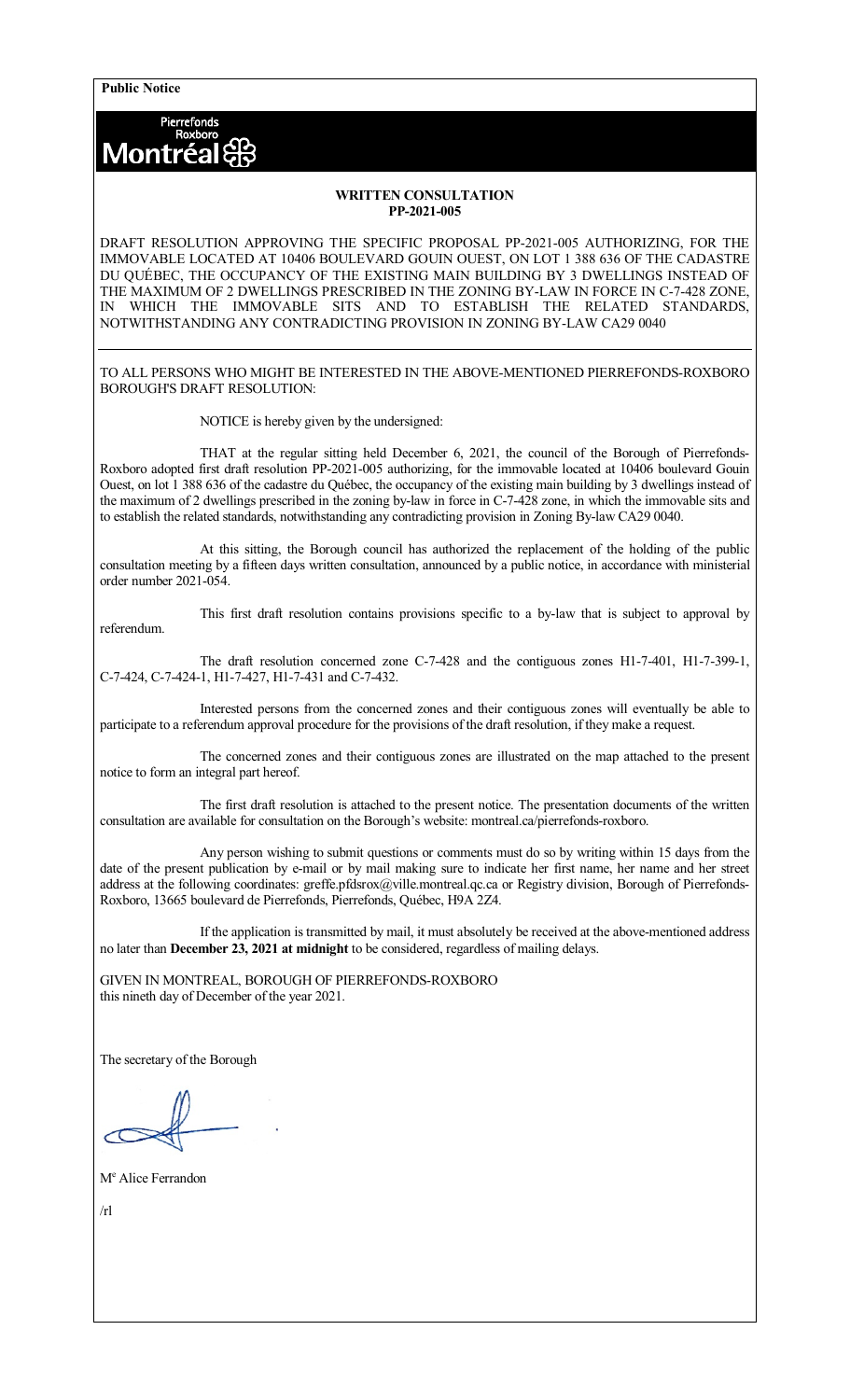

Zones contiguës: H1-7-401, H1-7-399-1, C-7-424, C-7-424-1, H1-7-427, H1-7-431, C-7-432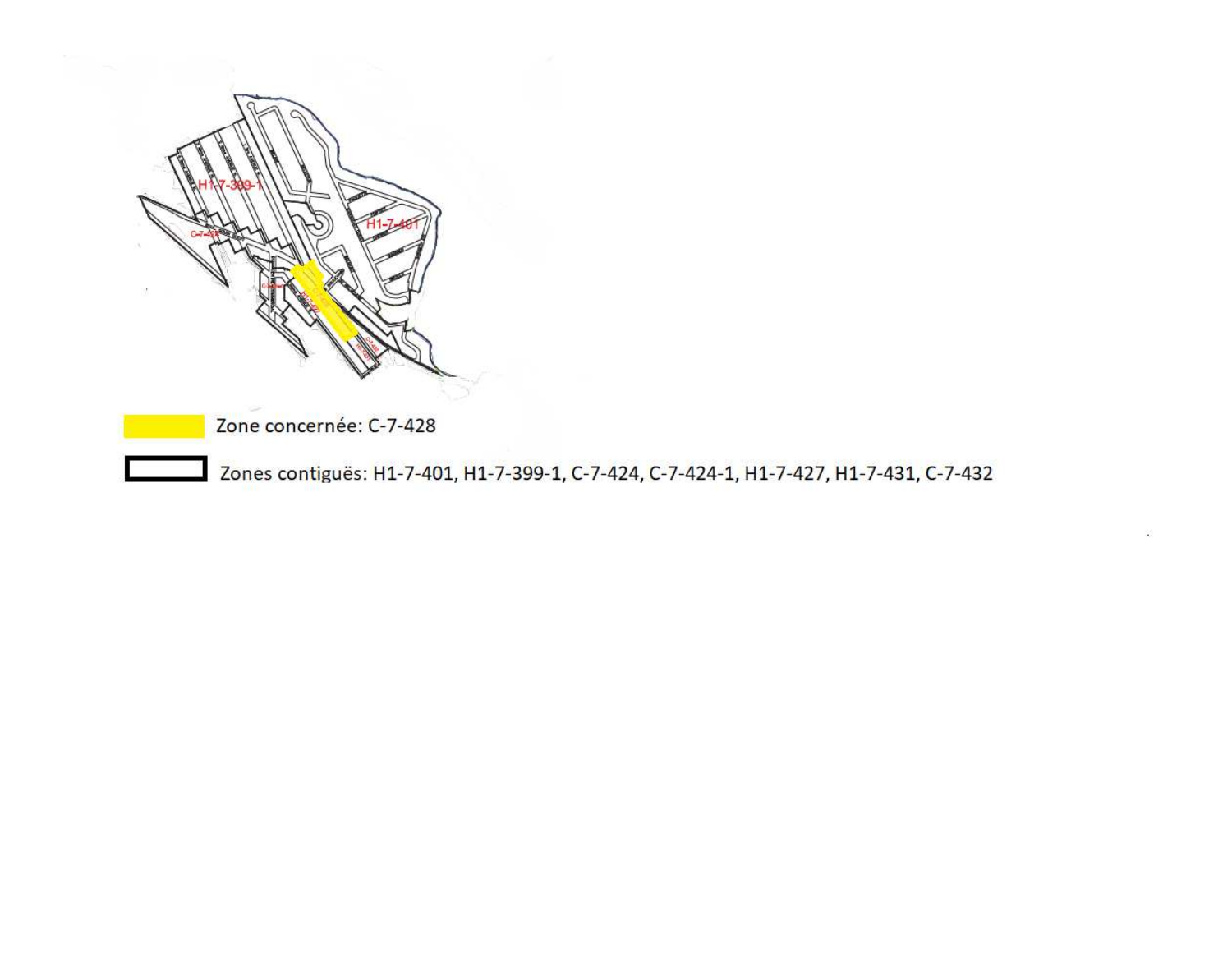

| Extrait authentique du procès-verbal d'une          |  | <b>Genuine Extract from the minutes of</b> |                                                         |
|-----------------------------------------------------|--|--------------------------------------------|---------------------------------------------------------|
| séance du conseil d'arrondissement                  |  | a Borough Council Sitting                  |                                                         |
| Séance ordinaire du lundi<br>6 décembre 2021 à 19 h |  | Résolution: CA21 29 0276                   | Regular sitting of Monday<br>December 6, 2021 at 7 p.m. |

PP-2021-005 10406, BOULEVARD GOUIN OUEST PREMIER PROJET DE RÉSOLUTION

ATTENDU qu'une réunion du comité consultatif d'urbanisme a été tenue en visioconférence le 9 juin 2021 à 19 h, à l'issue de laquelle le projet particulier a été recommandé par ledit comité;

ATTENDU qu'une copie du projet de résolution et du dossier décisionnel a été remise aux membres du conseil plus de 72 heures avant la séance;

ATTENDU que l'objet et la portée de cette résolution sont détaillés à la résolution et au sommaire décisionnel;

#### **Il est proposé par le conseiller Benoit Langevin appuyé par la conseillère Louise Leroux**

# ET RÉSOLU

D'ADOPTER, en vertu du règlement CA29 0045 sur les projets particuliers de construction, de modification ou d'occupation d'un immeuble (PPCMOI), le premier projet de résolution visant à autoriser, au 10406, boulevard Gouin, sur le lot 1 388 636 du cadastre du Québec, l'occupation du bâtiment principal existant par 3 logements au lieu du maximum de 2 logements prescrit au règlement de zonage en vigueur pour la zone C-7-428 dans laquelle l'immeuble est située et d'établir les normes s'y rattachant et ce, nonobstant toute disposition contraire inscrite au règlement de zonage CA29 0040;

DE permettre une structure de bâtiment jumelée;

DE permettre une superficie minimale du terrain à 570 mètres carrés;

DE permettre une largeur minimale du lot à 15 mètres;

DE permettre une marge latérale gauche (côté sud-est) à 0 mètre;

PP-2021-005 10406, BOULEVARD GOUIN OUEST FIRST DRAFT RESOLUTION

WHEREAS a meeting of the Urban Planning Advisory Committee has been held by visioconference on June 9th, 2021 at 7 p.m., at the end of which the specific proposal was recommended by said committee;

WHEREAS a copy of the draft resolution and the decision-making documents were delivered to the members of the Borough Council more than 72 hours before the sitting;

WHEREAS the object and scope of this resolution are explained in the resolution and in the decision-making summary;

## **It was moved by Councillor Benoit Langevin seconded by Councillor Louise Leroux**

## AND RESOLVED

TO ADOPT, by virtue of by-law CA29 0045 concerning specific construction, alteration or occupancy proposals for an immovable (SCAOPI), a first draft resolution authorizing, for the immovable located at 10406 boulevard Gouin Ouest, on lot 1 388 636 of the cadastre du Québec, the occupancy of the existing main building by 3 dwellings instead of the maximum of 2 dwellings prescribed in the zoning by-law in force in zone C-7-428, in which the immovable sits and to establish the standards relating thereto, notwithstanding any provision to the contrary contained in Zoning By-law CA29 0040;

TO allow a semi-detached building structure;

TO allow a minimum lot area of 570 square meters;

TO allow a minimum lot width of 15 meters;

TO allow a left side setback (south-east side) at 0 meter;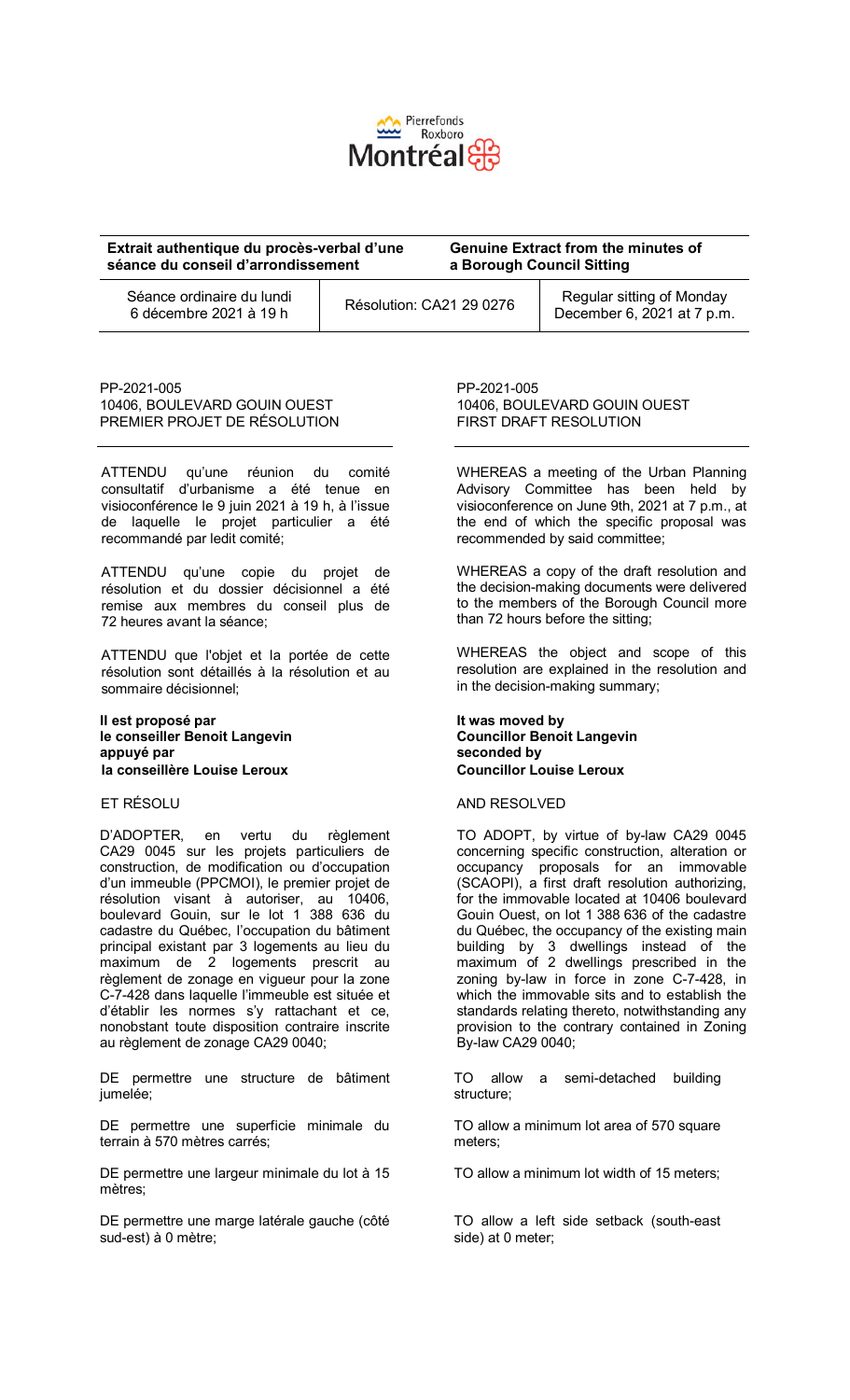DE permettre que la cour avant du terrain soit gazonnée ou autrement paysagée à l'aide de végétaux à 25%;

DE permettre un ratio des aires d'agrément à 28  $\text{m}^2$  par logement.

D'assortir l'acceptation du présent PPCMOI aux conditions suivantes :

- a) Que le garage privé existant soit démoli;
- b) Qu'une clôture en maille de chaîne soit installée afin de délimiter la cour latérale droite adjacente au 10408, boulevard Gouin Ouest dont le rez-de-chaussée est occupé par usage commercial. La clôture doit avoir une hauteur de 2 mètres et être ajourée au maximum à 20 % de sa surface. Des conifères doivent être plantés le long de la clôture afin d'assurer l'opacité requise;
- c) Qu'un plan d'aménagement paysager des cours avant et latérale droite indiquant, entre autres, l'ajout de verdure et au moins un arbre ou des arbustes en cour avant ainsi qu'une aire de stationnement fonctionnelle soit déposé et approuvé par la Direction Développement du territoire et études techniques;
- d) Que les travaux de remplacement du revêtement extérieurs et des fenêtres soient complétés;
- e) Que les poutres d'acier en saillie existantes sur l'élévation latérale droite du bâtiment soient retirées; et
- f) Que les demandes de permis et autorisations nécessaires à la réalisation du projet soient effectuées dans les 24 mois suivant l'entrée en vigueur du présent PPCMOI.

D'obliger le requérant à respecter toutes les conditions prévues ci-dessus, sans quoi, à défaut de se conformer aux obligations résultant de la présente résolution, les dispositions pénales du Règlement sur les projets particuliers de construction, de modification ou d'occupation d'un immeuble (CA29 0045), s'appliqueront;

En cas de contradiction avec les dispositions énoncées dans le Règlement de zonage de l'arrondissement de Pierrefonds-Roxboro CA29 0040, les critères de la présente résolution prévalent. Toutes autres dispositions dudit règlement continuent à s'appliquer;

TO allow the front yard of a landsite be grassed or otherwise landscaped with plants and vegetation at 25%;

TO allow a minimum leisure area at 28 square meters per unit.

TO MAKE the acceptance of the present specific construction project subject to the following conditions :

- a) That the existing private garage be demolished;
- b) That a chain link fence be installed to delineate the right side yard adjacent to 10408, boulevard Gouin Ouest whose ground floor is occupied by commercial use. The fence must be  $2$  metres high and have visual openings over a maximum of 20% of its surface. Conifers must be planted along the fence to ensure required opacity;
- c) That a landscaping plan of the front and right side yards indicating, among other things, the addition of greenery and at least one tree or shrubs in front yard as well as a functional parking area be<br>submitted and approved by the submitted and approved by "Direction Développement du territoire et études techniques";
- d) That exterior cladding and window replacement work be completed;
- e) That the existing projecting steel beams on the right side elevation of the building be removed; and
- f) That the permit and necessary authorizations for the present project be requested during the 24 months following the entry into force of the present SCAOPI.

TO REQUEST the applicant to respect all the conditions set above and, failure to comply by the obligations resulting from hereby resolution, the penal law provisions of By-law on specific construction, alteration or occupancy proposals for an immovable (CA29 0045), will apply;

In case of conflict with the provisions and standards stated in the zoning by-law CA29 0040 of the Borough of Pierrefonds-Roxboro, the criteria of this resolution prevail. All other dispositions of the zoning by-law CA29 0040 will continue to apply;